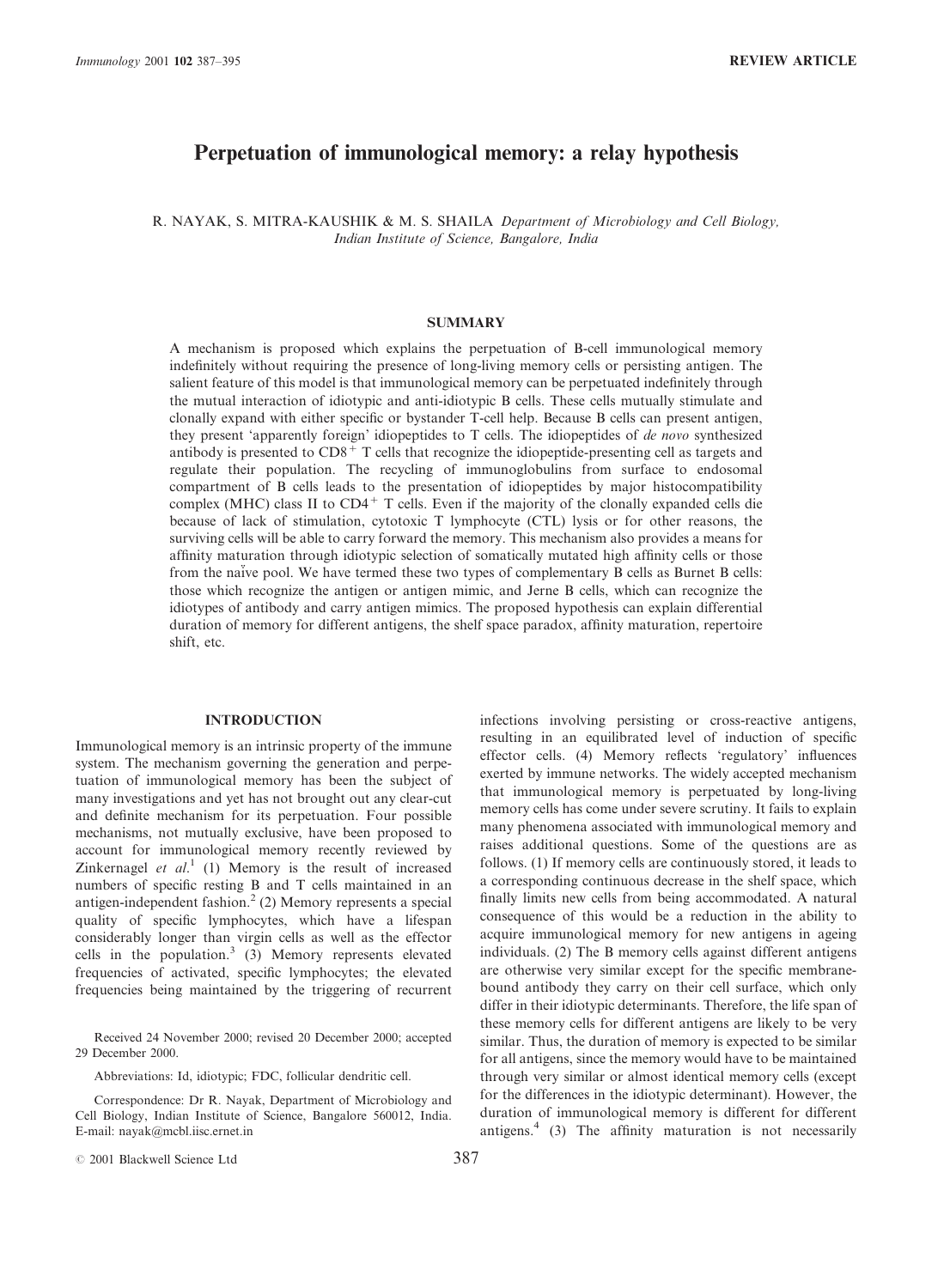explained by the mere presence of somatic mutations in the memory cells unless it is accompanied by selective proliferation of high affinity cells. The somatic mutation is expected to broaden the affinity, as mutation is not directional. In practice, because of somatic mutation, a given memory cell has less chance of increasing the affinity (with favourable mutation) but more chance to accumulate unfavourable mutations. In a population of memory cells, mutation being random, the affinity would shift in either direction, but more towards lower affinity. Affinity maturation would occur only if the high affinity memory cells were being selected with concomitant cell proliferation and/or death of lower affinity cells.<sup>5</sup> This concomitant selection mechanism is not built-in in the long-living memory cell model and there is no mechanism for the selective elimination of low affinity memory cells. The persistence of antigen is invoked to explain the selective proliferation of memory cells. (4) Existing theories of immune memory fail to explain cytotoxic T lymphocyte (CTL) memory for exogenous antigens including protein antigens except under very special situations leading to the presentation of exogenous antigens by major histocompatibility complex (MHC) class I<sup>6</sup> or CD1 molecules.<sup>7</sup>

A theoretical, all comprehensive, `peptidic self' model has been proposed for the working of the immune system, in which immunological memory forms a subset. $8$  According to this model, 'cross-talk' between various types of cells involved in the immune system governs primary, secondary, autoimmune as well as memory responses. However, experimental proof for many of the assumptions in this hypothesis is not available yet. UytdeHaag et al.<sup>9</sup> have proposed an interesting model for maintenance of immunological memory through anti-idiotypic antibody V region of  $CD5<sup>+</sup>$  B cells serving as surrogate antigen. Even though anti-idiotypic  $CD5<sup>+</sup>$  B cells may stimulate the antigen-specific memory B cells leading to their clonal expansion, the mechanism by which these cells can keep long-lived resting cells alive is not clear. Recently, Maruyama et  $al$ <sup>10</sup> using a genetic switch mediated by Cre recombinase have shown that there is no requirement for persisting antigen for the memory cells and argue that the memory B cells are long living. This experiment however, does not rule out the possibility of idiotypic-anti-idiotypic interactions in genetically switched mice.

We propose a mechanism to explain the generation, maintenance and the regulation of immunological memory, which does not require the presence of long-living memory cells or persisting antigen. The hypothesis combines the essential features of Burnet's clonal selection theory<sup>11</sup> and Jerne's network hypothesis.<sup>12</sup> It provides a framework for generation and maintenance of immunological memory, which is self perpetuating, autoregulating and terminable. The salient features of the hypothesis are described below.

# BURNET AND JERNE CELLS

The antigen provides the initial trigger for generation of antigen-specific clones through clonal selection and initiation of immunological memory. After the antigen has been eliminated from the system, the antigen-specific B cells select from the naive pool, those complementary lymphocytes with anti-idiotypic specificity, which recognize the idiotypic determinant on these B cells. For clarity, we would like to refer to

the antigen recognizing cells and their clonal derivatives as Burnet B cells. The Burnet B cells select from naive pool complementary B cells that can react with the idiotypes of Burnet cells. We refer to these second set of complementary B cells as Jerne cells. These cells are pictorially depicted in Fig. 1.

The Burnet B cells, which can be triggered by the antigen, can in turn trigger Jerne B cells whose idiotopes are the antigen mimics. Thus, when Burnet B cells and Jerne B cells interact, clonal expansion of these complementary cells takes place. It may be noted that the clonally derived cells from both Jerne and Burnet B cells would also mutually interact through complementary idiotypic and anti-idiotypic determinants. The activation of B cells through the cell surface idiotypeanti-idiotype interaction results in clonal expansion and recruitment of additional B cells with higher affinity. Thus, B-cell memory is a function propagated by the interaction of a series of complementary B cells belonging to Burnet and Jerne series, where B, B", B"", etc. are Burnet cells and B', B"', etc. are Jerne cells. These cells with the ability to mutually interact may occupy the same anatomical location, because once one of the cells is anchored to a substratum, the complementary cells are also captured when they are encountered. It is assumed that germinal centre cells may contain both Burnet and Jerne cells. After the disappearance of the antigen, the idiotopes of the surface-bound antibodies of Jerne B cells function as surrogate antigens perhaps along with idiopeptides present on antibodies secreted by Jerne B cells. The selection mechanisms for memory cells proposed so far have been the continuous presentation of antigen by follicular dendritic cells  $(FDC)^{13}$  and stimulation with the cross-reactive antigens.<sup>14</sup>

B cells can present antigens in the context of both MHC class I and class II.<sup>15</sup> This property of B cells ensures that it can present idiopeptides of internally synthesized antibody by class I pathway, the regurgitated idiopeptides by class II MHC as well as the peptides of foreign antigens (Fig. 2). Thus, both specific and bystander T cell help is available to interacting Burnet and Jerne cells. The Burnet cells and their clonal derivatives are `memory cells' of the original antigen which are not naive and not fully differentiated into plasma cells.



Figure 1. Pictorial depiction of Burnet and Jerne cells carrying antigen receptors that are complementary to each other.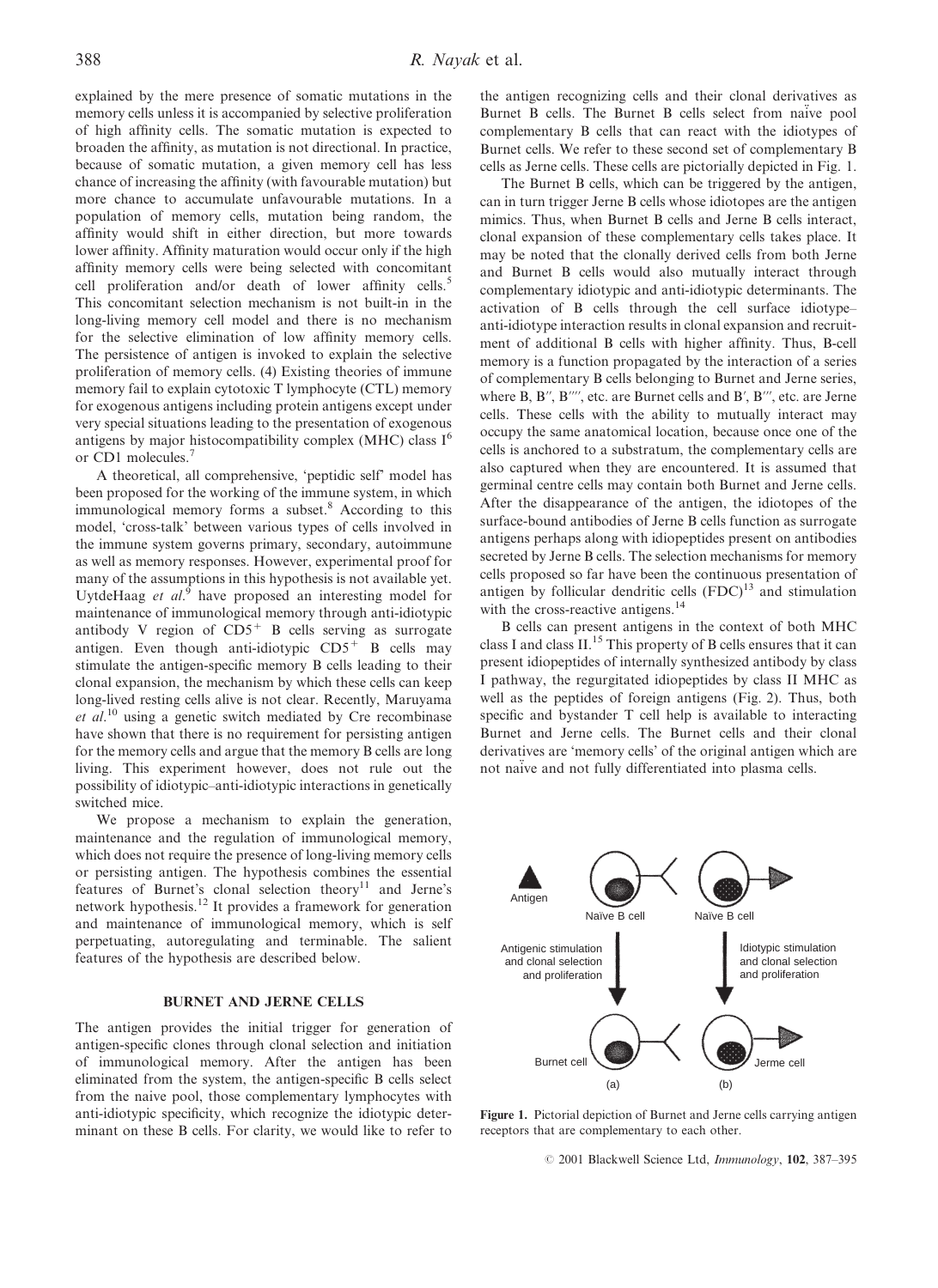# INITIATION OF MEMORY

The naive B cells after coming into contact with the antigen undergo clonal selection and expansion. These clonally expanding cells, which are midway through differentiation and which express antibody of any isotype on their surface, are henceforth referred to as 'Burnet cells'. All Burnet cells, irrespective of their antigen specificity are identical with each other except for the immunoglobulin variable region and the consequent idiotype on the membrane. The cells selected by the idiotypes of the Burnet cells, carrying complementary antiidiotypes are termed as `Jerne cells'. The Jerne cells now undergo clonal expansion and in turn can select other Burnet cells or can `Burnetize' naive B cells, that is select naive B cells of original antigenic specificity which now undergo clonal



Figure 2. Multifunctional capability of B cells for free or cell-bound antigen recognition and antigenic peptide presentation to T helper (Th) and cytotoxic T cells (Tc) cells in contact with MHC class I and class II. Ig, immunoglobulin; Id, idiotype.

proliferation. Thus, due to reciprocal interactions between Burnet cells and Jerne B cells, the proliferation of these two types of cells can continue indefinitely initiating a dynamic cascade of memory B cells in the lymphocyte pool (Fig. 3).

# T-CELL HELP FOR JERNE-BURNET INTERACTIONS

Burnet cells and Jerne cells, being B cells, can present antigen as well as the idiotypic determinants of the antibody molecules in the context of class II MHC by way of internalizing the surfaceexpressed antibody, degrading it and presenting it to helper T cells with T-cell receptor (TCR) specificity for idiotypic determinants. If one imagines a situation as shown in Fig. 4, then the cognate T helper cell should also be able to selectively and specifically activate the proximate anti-idiotypic B cells by secreting paracrine cytokines such as interleukin IL-2 and IL-4. At the same time such T cells also are activated due to autocrine stimulation. Thus, specific help to both Jerne and Burnet B cells in a bi-, tri- or multicellular complex is available, triggering all interacting cells for proliferation (Fig. 4).

# AFFINITY MATURATION THROUGH IDIOTYPIC **SELECTION**

In a resting cell, the somatic mutation can only be introduced during DNA repair processes or due to cytosine deamination followed by excision of uracil and repair.<sup>16</sup> However, if the cells are undergoing active DNA synthesis, the introduction of mutation is more efficient. The high affinity cells (both Burnet and Jerne cells) enjoy the advantage for selection and proliferation.

In the proposed mechanism, the higher the affinity of the antibody-producing cells for the antigen or the antigen mimic, the greater its chance of selection. In the long-living memory cell model, $^{17}$  antigen is the selector of the somatically mutated cells whereas in the present model both Burnet and Jerne cells



**Figure 3.** Generation of B-cell memory by idiotypic anti-idiotypic interactions and its propagation.  $t_0$  indicates initial antigenic stimulation and  $t_n$  indicates any time at which memory response is seen. Between  $t_0$  and  $t_n$  both Burnet cells and Jerne cells have gone through several rounds of proliferation.

 $© 2001 Blackwell Science Ltd, Immunology, 102, 387–395$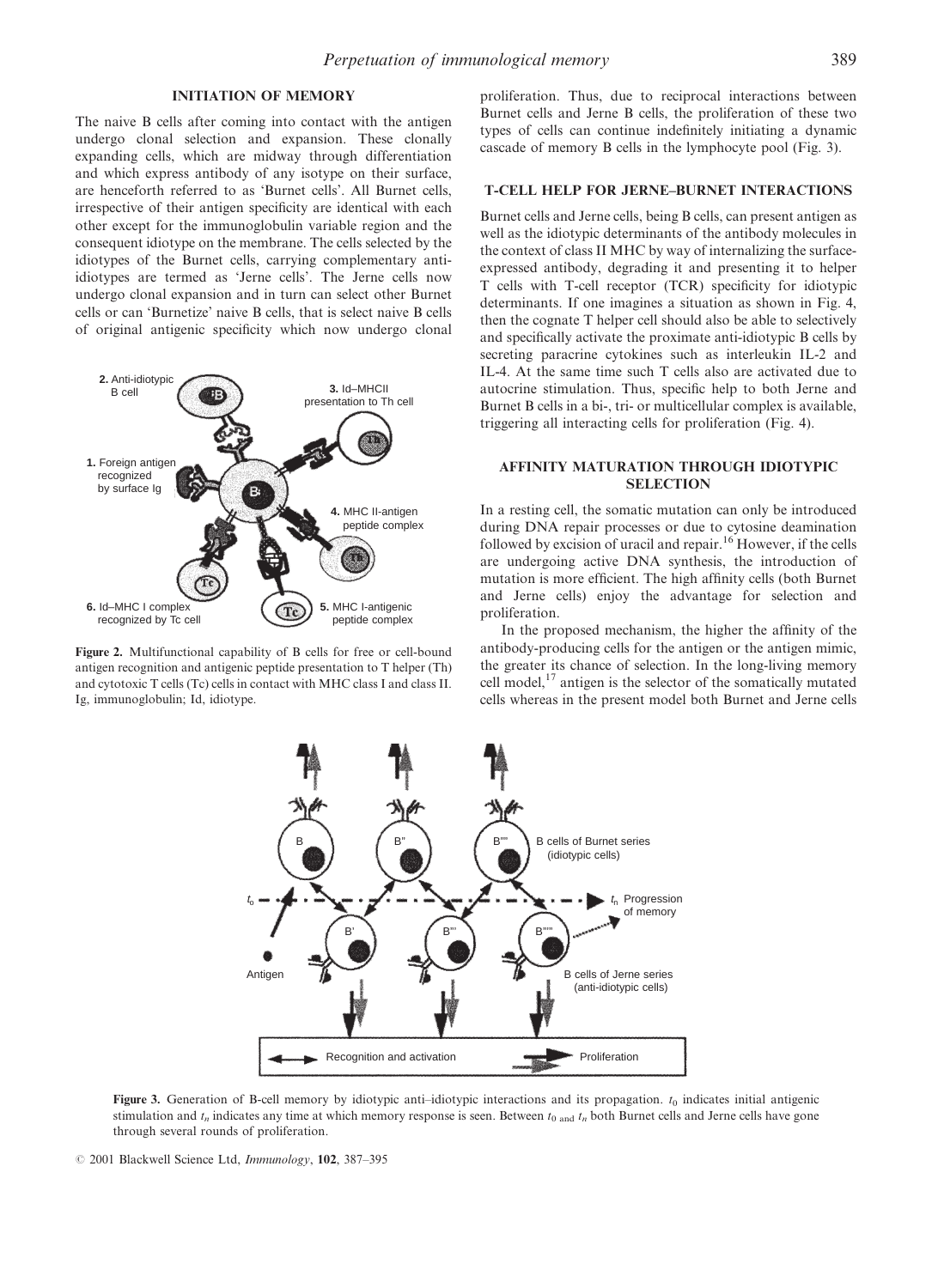

Figure 4. Selective and specific activation of anti-idiotypic B cells by T helper cells. Besides bystander help B cells can get specific Tcell help when Jerne cells, Burnet cells and Th cells recognizing idiopeptides of Jerne or Burnet cells are present in tri-molecular complex as shown or as multicellular complexes involving more antigen-specifc Th cells.

are selectors of high affinity Jerne and Burnet cells, respectively. Affinity maturation takes place if there is selection of high affinity cells generated by somatic mutations within the rearranged immunoglobulin gene. It is assumed that both Burnet and Jerne lymphocytes are in constant cycles of proliferation and quiescence, as they receive continuous activating stimulus provided by the receptor binding and Tcell help through presentation of idiopeptides by B cells. This selection of high affinity cells is a continuous process, the low affinity cells are eliminated in the course of time and the highaffinity cells are enriched. Thus, this mechanism represents true affinity maturation, which is an integral property of selfperpetuating immunological memory.

# REGULATION OF CELL PROLIFERATION

The proliferation of Burnet and Jerne cells leads to the untenable situation of uncontrolled growth of these B cell populations, resembling malignancy-like situation. This hypothesis also provides a mechanism for the regulation of the clonally expanded B- and T-cell populations if a continuous cascade of cell-cell interactions, activation and proliferation were taking place saturating the available shelf space. The following are some of the mechanisms regulating the population of Jerne and Burnet cells.

- $(1)$  The low affinity cells, which are not idiotypically or otherwise selected and stimulated, are destined to undergo apoptosis after a definite life span.
- (2) Burnet and Jerne cells interact with each other through antigen-antibody (idiotypic-anti-idiotypic) reactions. The antigen-antibody interaction involving cells can be subjected to complement-mediated lysis.<sup>18</sup> Therefore, binding of complement to Burnet-Jerne cellular complex is likely to destroy both cell types. This is potentially a mechanism to bring down the cell numbers and maintain homeostasis.
- (3) One of the major ways in which the population of interacting Burnet-Jerne cells can be kept under check is

through the CTL response. The activated T cytotoxic cells are capable of killing the B cells presenting the apparently `non-self' peptides of the idiotypic determinants in the context of MHC class I molecules and regulate the B-cell population (Fig. 5). These B cells are capable of presenting the in vivo synthesized idiotypic determinants in the context of class I MHC molecules. These idiotypic epitopes, although self, will be treated by the immune system as foreign, thus generating specific CTL responses. Thus, the populations of Burnet cells and Jerne cells can be regulated through CTL killing of these cells.

### T-CELL MEMORY AS A BY-PRODUCT OF B-CELL **MEMORY**

B cells can activate T cells by either MHC class I-idiotypic peptide or MHC class II-idiotypic peptide presentation. Thus a mechanism for T-cell memory is obvious wherein T-cell memory is generated as and when B cells present the antigen mimic idiopeptides (Fig. 5). Earlier work has shown that idiopeptides can evoke both  $CD4^+$  and  $CD8^+$  T cells and exist not only as the integral components of a bona fide antigenbinding receptor but also as distinct molecular entities in the processed forms on the cell surface of B lymphocytes.<sup>19-21</sup>

Two groups have shown through adoptive transfer of  $CD8<sup>+</sup>$  cells against lymphocytic choriomeningitis virus (LCMV) that continuous presence of antigen is not necessary for maintenance of  $CD8^+$  memory.<sup>2,3</sup> However, it is not clear from these studies whether  $CD8^+$  memory T cells were the originally transferred cells or cells which arose from the transferred cells through stimulation and resultant proliferation of these cells. LCMV-specific T-cell memory has been reported in B-cell deficient mice.<sup>22</sup> However, in such situations, the presentation of the TCR idiopeptides may take over the degenerate function of maintaining the T-cell memory for the antigen due to the TCR idiopeptide presentation through the MHC I and MHC II molecules present on T cells. Recently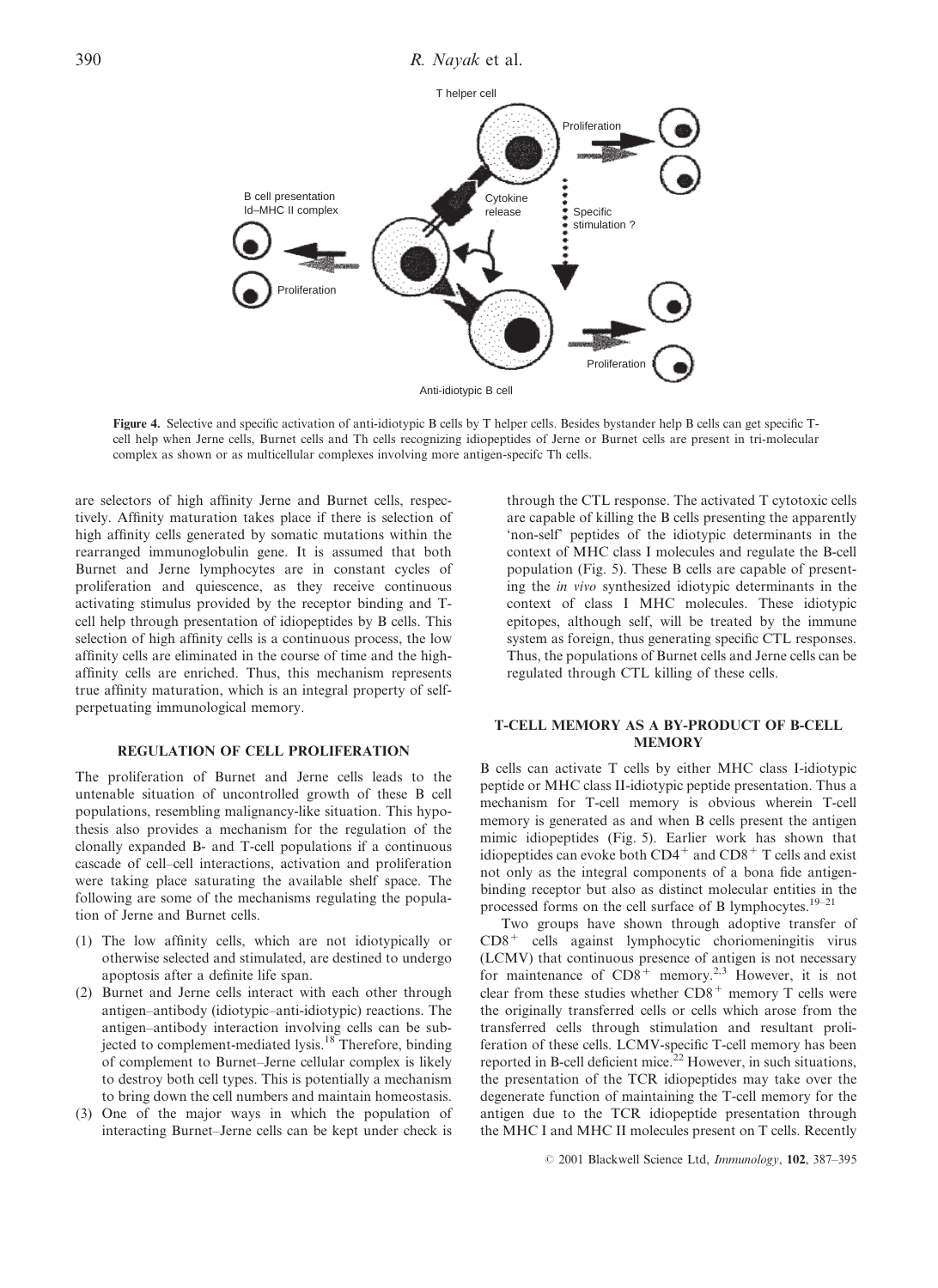

Figure 5. Regulation of B-cell populations and propagation of T-cell memory. T-cell memory is started every time Jerne cells present idiopeptide antigen mimics to T cells. The T cell numbers go up and some of these T cells may react with original antigenic peptide when it is encountered during an interaction. Cytotoxic T cells downregulate B-cell populations while Th cells upregulate B-cell populations. Upregulation of the B-cell population would be followed by the upregulation of T-cell population.

reported studies $^{23,24}$  prove the generation and maintenance of T-cell memory in MHC I- and MHC II-deficient mice indicating that MHC-dependent interactions were dispensable for T cell memory. However, it still does not rule out the possibility of B-T interaction through class II in MHC class I-deficient mice and through class I in the MHC II-deficient mice, respectively. Besides, Ciurea et al. have actually reported that very low levels of LCMV remain undetected in the mice as determined by conventional methods after infection, presenting a very low but nevertheless a continuous source of persisting antigen.<sup>25</sup>

A regulatory mode for the expanded clonal T-cell populations is automatically foreseen by the circuits of B, T helper and T cytotoxic T cells operating within their normal cellular life spans and therefore should die in the absence of any activating stimulus from idiotype-presenting B cells.

# CONNECTIVITY BETWEEN B-CELL MEMORY AND T-CELL MEMORY

The antigen-presenting ability of B cells<sup>15</sup> confers on them the unique property of presenting the idiopeptides through class I as well as class II MHC molecules. Every time a B cell makes an antibody, the idiopeptide is treated as non-self and if presented correctly in the context of MHC I molecules, it can generate T cytotoxic responses. This antigen presentation can keep alive cytotoxic T-cell memory by triggering clonal expansion of these cells (Fig. 5).

Of the  $T$  cells the  $T$  helper cells are specific for the given Bcell populations and therefore perpetuate specific T helper memory at every cycle of proliferating B cells producing specific antibody. Thus, T helper memory appears to be a byproduct of B-cell memory.

However, the CTL memory may not be as straightforward. While idiotypic-anti-idiotypic interactions are governed by complementarity, the same may not necessarily be true for

 $© 2001 Blackwell Science Ltd, Immunology, 102, 387–395$ 

T cells. The idiopeptides generated from antibody molecules have to bear structural identity with the antigenic peptide. It has been reported that immunoglobulin heavy chains have about 60% antigen-binding capacity of that of the complete antibody.<sup>26</sup> It is possible that the heavy chain idiopeptides may function as antigen mimics, which clearly needs experimental confirmation. B cells presenting idiopeptide could generate a CTL response, as mentioned earlier. The nature of this CTL response is such that it could lead to the regulation of B-cell populations. However, the idiopeptide of the antibody loaded onto the MHC class I, if similar to the antigen-derived peptide, will generate T-cell memory by keeping  $CD8<sup>+</sup>$  cells at elevated frequencies with cycles of proliferation. Recently, it has been shown that CDR3 regions of anti antibody have a stretch of amino acids which are similar to the antigen.27,28 It may be noted here that  $CD8<sup>+</sup>$  T-cell and B-cell populations will exhibit an inverse relationship similar to a predator-prey relationship found in an ecosystem.

# DISSIMILAR DURATION OF IMMUNOLOGICAL MEMORY FOR DIFFERENT ANTIGENS

If the phenomenon of immunological memory is to follow the mechanisms envisaged above one may also explain how different antigens elicit memory for different durations, as the choice of a long-term or a short-term memory is dictated by both the quantity and the quality of the selection pressure arising out of the antigen load, the number of lymphocytes participating in the primary response, and the nature of the T and B cells selected and committed to memory. The duration of the immune response is hypothesized to be governed by several factors.

 $(1)$  The strength of interaction between antigen-antigen mimic with the corresponding antibody present on the Burnet and Jerne cells determine the duration of memory. A weak interaction may not lead to cell selection while too strong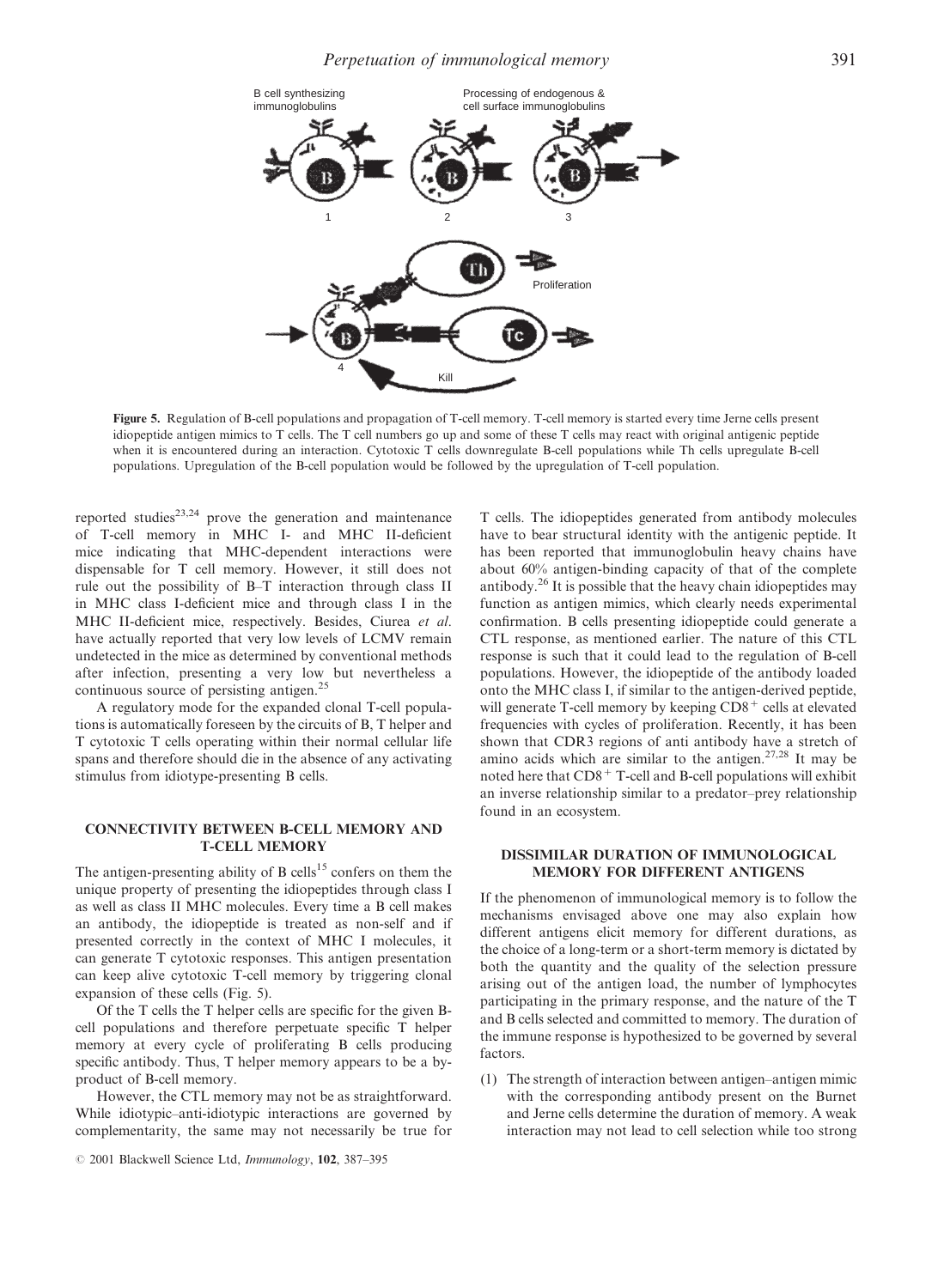interaction may lead to failure of the cells to dissociate and/or proliferate prior to destruction of the interacting Jerne-Burnet complex by complement.

- (2) The presentation of idiotypic peptide by B cells to T helper cells may be qualitatively or quantitatively variable in different B cells, therefore leading to differential cell proliferation.
- (3) The number of Jerne and Burnet cells generated can determine how frequently the Jerne and Burnet cells come to contact with each other to trigger cross-proliferation. The higher the numbers, the greater is the encounter and longer the memory.
- (4) The presentation of the idiotypic determinant on class I MHC to CTL limits or abrogates the memory response by killing either Burnet cells, Jerne cells or both depending on generation of CTLs. Once either Burnet or Jerne cells are destroyed, the memory response gets aborted for the said antigen (epitope).

### DISCUSSION

It is proposed that immunological memory is maintained by the presence of sinusoidal waves of antigen-specific antibody expression and anti-idiotypic antibody expressing complementary B cells, which are generated by antigenic stimulus followed by idiotypic stimulus (Fig. 6). The waves are maintained because B cells can present antigen as well as idiotypic determinants in the context of both MHC class I and class II molecules which ensures their propagation by recruiting T-cell help for proliferation and attracting CTL response for regulation of its population. The presence of these two types of cells postulated by Jerne's idiotypic network hypothesis have been amply seen, and in fact the molecular mimicry between anti idiotypic antibody and the antigen has been demonstrated.<sup>28</sup> Our hypothesis can explain how in the absence of long-living memory cells or persisting antigens, immunological memory can be maintained. Besides, it provides a mechanism for affinity maturation through idiotypic selection. Since it is

a dynamic mechanism, it provides a means for explaining differential memory for different antigens. For example, if the idiopeptides generated from the antibody and anti-antibody are poorly presented by MHC to T cells, then this antigen is likely to generate poor memory response even though it may be a good antigen by itself. Likewise, if the idiopeptide presentation is skewed in favour of  $CD8<sup>+</sup>$  T cells, the antigen may prove to generate poor immune response. Similarly, if the idiopeptide presentation is in favour of  $CD4^+$  T cells then the antigen may generate good memory response even when the antigen may be a poor immunogen. This hypothesis intends to provide a few working principles for experimentation, which can provide evidence for the generation, maintenance and regulation of immunological memory.

The proposal attempts to provide a theoretical basis for the linkage of B, T helper and T cytotoxic memory, which are driven by the presentation of idiotypic determinants by B lymphocytes. On a more practical level, there has been a great emphasis in developing subunit vaccines, especially recombinant vaccines for immunization. However, the theoretical basis behind the use of the exogenous proteins as vaccines is not understood. Particularly, one does not know how these proteins are able to elicit good CTL responses, because these proteins are not endogenous in nature and therefore, not expected to be presented effectively by MHC class I molecules to CTL.

The present hypothesis may be termed as relay hypothesis, as the immunological memory is postulated to be carried by relay of two types complementary B cells, referred to here as Burnet and Jerne cells. This relay hypothesis is developed by linking the observed facts, like the presence of complementary idiotypic and anti-idiotypic B cells, antigen presenting ability of  $B$  cells,<sup>15</sup> presentation of self peptides,<sup>19</sup> generation of self peptides by cells through protein processing and degrada $t_1$ <sup>29-31</sup> generation of antigen mimics by anti-idiotypic B  $\text{cells}^{27,28}$ , etc. A cardinal feature of memory response, namely affinity maturation, is easily explained by our relay hypothesis. which is not explained by the long living memory cell model.

# **Antigenic stimulation**

[Proteins, Carbohydrates, Lipids, Nucleic acids, haptens, etc.]

#### ▼ **Antibody response in animals**

Clonal selection and proliferation of antigen specific naïve B cells to give rise to 'Burnet cell' generation and presentation of idiopeptides by Burnet cells to CD4+ and CD8+ T cell proliferation of CD4+ and CD8+ T cells and regulation of Burnet cell population

#### ▼ **Anti-antibody response in animal**

Idiotypic selection and clonal proliferation of naïve anti idiotypic B cells to give rise to 'Jerne cells'. Generation of peptido-mimics of antigen, thus conversion of all antigens to common coinage of peptido-mimics

### ▼

#### **Presentation of peptido-mimics to CD4+ and CD8+ T cells by 'Jerne cells'**

Idiotypic selection and clonal proliferation of naïve anti-idiotypic B cells to give rise to 'Jerne cells'. Idiotypic selection of high affinity 'Burnet cells' by 'Jerne cells'. Proliferation of CD4+ and CD8+ T cells and regulation of population of Jerne cells. Elevated frequency of anti-antigen mimic T cells resembling T-cell memory. Burnet cells carrying B-cell memory

#### ▼ **Propagation of memory**

Repeat of cycle, affinity maturation through idiotypic selection of high affinity Burnet and Jerne cells through succeeding generations of propagation of memory cells

#### ▼ **Memory response**

Antigenic restimulation, differentiation of Burnet cells to plasma cells which produce memory B cell response, elevated frequency of pre-existing T cells to meet the initial antigenic challenge and expansion of T-cell population to counteract the remainder of the challenge

Figure 6. Proposed mechanism for immunological memory. Flow chart showing events involved in propagation of immunological memory.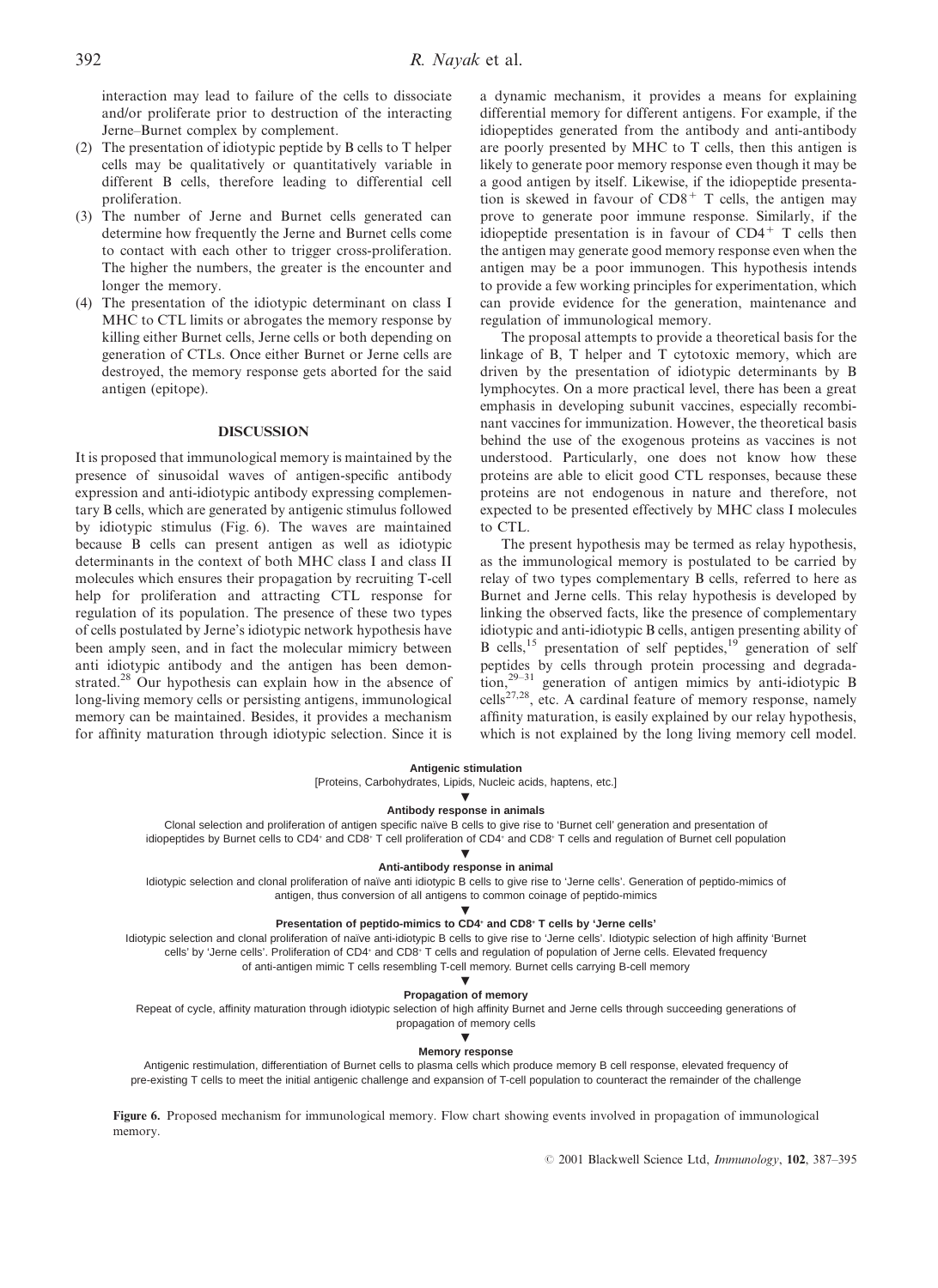The antigen held by  $FDC^{32}$  to provide recurrent simulation can only be valid for some antigens but not for all antigens. The relay hypothesis provides an intrinsic built-in mechanism to handle all antigens, and immunological memory becomes a fait accompli given the presence of mutually complementary B cells (Burnet and Jerne cells), and their antigen-presenting ability.

UytdeHagg et al.<sup>9</sup> have invoked the possible role of  $CD5^+$ B cells with anti-idiotypic specificity interacting with antigenspecific memory B cells and maintaining the B-cell population either through selection and proliferation of antigen-specific B cells or maintaining them in a long-lived resting state. This surely is a plausible mechanism of maintenance of memory. Though the first part is evidently an accepted phenomenon, keeping long-lived memory cells in an indefinite resting state would require a very special mechanism. Again the population of  $CD5<sup>+</sup>$  cells should be quite high with very similar repertoire as seen for antigen-specific B cells. Our hypothesis on the contrary does not require any special requirement for the overall B-cell population and the relay mechanism would provide necessary conditions for maintenance of immunological memory throughout the life span of an individual.

It is commonly observed that the duration of immunological memory is not the same for all vaccines. For some, a single immunization is sufficient to produce life-long immunity whereas for some others, revaccination at various time intervals is required. If the memory cells are long living, then there is no way of explaining differential duration of immunological memory for different antigens. The memory B cells are otherwise similar except their antigen receptors that only differ in the complementarity-determining region. This difference has no bearing on the life span of the cell. One of the major postulates on which the present hypothesis is based is that antigens are converted into their peptido-mimics in Jerne cells. The presentation of idiopeptides by Burnet cells and peptidic mimics by Jerne cells to T cells drives the memory response. If the idiopeptides and the peptido-mimics are not presented by the B cells, the B cells do not receive T-cell help, therefore the relay terminates as these B cells do not proliferate. Similarly if the peptidic mimics are very good epitopes for T cytotoxic cells, the B cells will serve as targets for the CTL and thus the memory response will be abrogated. The best memory response therefore will be one where the presentation of peptidic mimics or idiopeptides to T helper cells and T cytotoxic cells are well balanced, neither leading to the excessive generation of Burnet or Jerne cells, nor leading to their excessive killing. One may argue that the differential duration of memory may be explained by recurrent stimulation provided by antigens held by FDC, one will find memory against those antigens that are retained by FDC. Though it is quite plausible that selective memory can be brought about by antigen depots within the FDC, it will not explain different duration for different antigens unless one assume that FDC hold different antigens for different durations.

Affinity maturation is a cardinal feature of memory response. The relay hypothesis provides a mechanism for affinity maturation through continuous selection of highaffinity cells. The long-living memory cell model has only two occasions for selection of high affinity cells. First, during the primary response when antigens are still present in the system and second when the B cells, which have become quiescent, begin cell division during memory response, by a similar

mechanism. The selection of high affinity cells is done in these cases by antigens.

Antigens retained by FDC can theoretically provide a means for selection of high-affinity cells. However if FDC also present antigen to T cells, then the antigen, in this case protein antigen, cannot survive in FDC as they have to be converted into peptides for presentation by MHC molecules. The highaffinity cells thus have to depend for their proliferation on bystander T-cell help. For these reasons we believe the relay hypothesis provides a better explanation for affinity maturation. Affinity maturation of T cells is neither foreseen nor ruled out by relay mechanism as the T-cell response may not be the result of selection. In any case, there is no strong evidence for affinity maturation in literature for  $T$  cells.<sup>33</sup>

There is evidence for the requirement of B- and T-cell interactions for memory.<sup>34</sup> Implicit in these studies is that the primary response can be generated in these animals but not secondary response. This means that there is substitute for Tcell help in the primary B-cell response in these animals. These animals are not T-cell null animals and perhaps the residual or substitute help available is sufficient to drive the memory response as well, but perhaps less vigorously. The T-cell memory in B-cell deficient animals can be explained by the possible presence of persisting antigen, which can be presented by professional antigen-presenting cells, and persisting antigen can carry forward the immunological memory.

The shelf space problem is one of the factors that argues against having long-living memory cells as carrier of immunological memory. The immune system comes in contact with large numbers of antigens and therefore, would generate memory cells that are many times more than the antigens. All these have to be stored by the limited space available in the body. One of the consequences arising out of this will be that memory cells for antigens encountered later in life will not be stored. This clearly is not the case as an individual can be immunized against any antigen at any time in life. The alternate possibility is that newer ones may replace the old memory cells. That will mean that the earlier immunizations will be ineffective if an individual is immunized with other antigens later, which is not the case. Therefore, it would stand to reason to believe that long-living memory cells are not the answers to immunological memory. The relay hypothesis presented here seems to suggest at first glance that two sets of cells instead of one set of memory cells need to be stored. However, not all memory cells for all antigens are required to be stored. Only a small number of cells need to be retained to carry forward immunological memory as they have been endowed with the ability for self-sustaining reactions. Besides, many of the antigens may not produce viable memory response, if the idiopeptides and peptido-mimics of the antigens are not presented to T helper cells. Thus, an outcome, according to relay hypothesis, will be that all antigens, even if they are immunogenic, need not generate a good memory response. A systematic study using multiple antigens and sequential immunizations may answer this question. The relay hypothesis thus does not find shelf space as a real problem since memory response is regulatable, terminable and can distinguish between antigens as memory-genic or non-memory-genic depending on the kind of idiopeptides and antigen mimics they generate.

Repertoire shift is a phenomenon observed in memory response.35,36 The presence of dominant B cells of primary

 $© 2001 Blackwell Science Ltd, Immunology, 102, 387–395$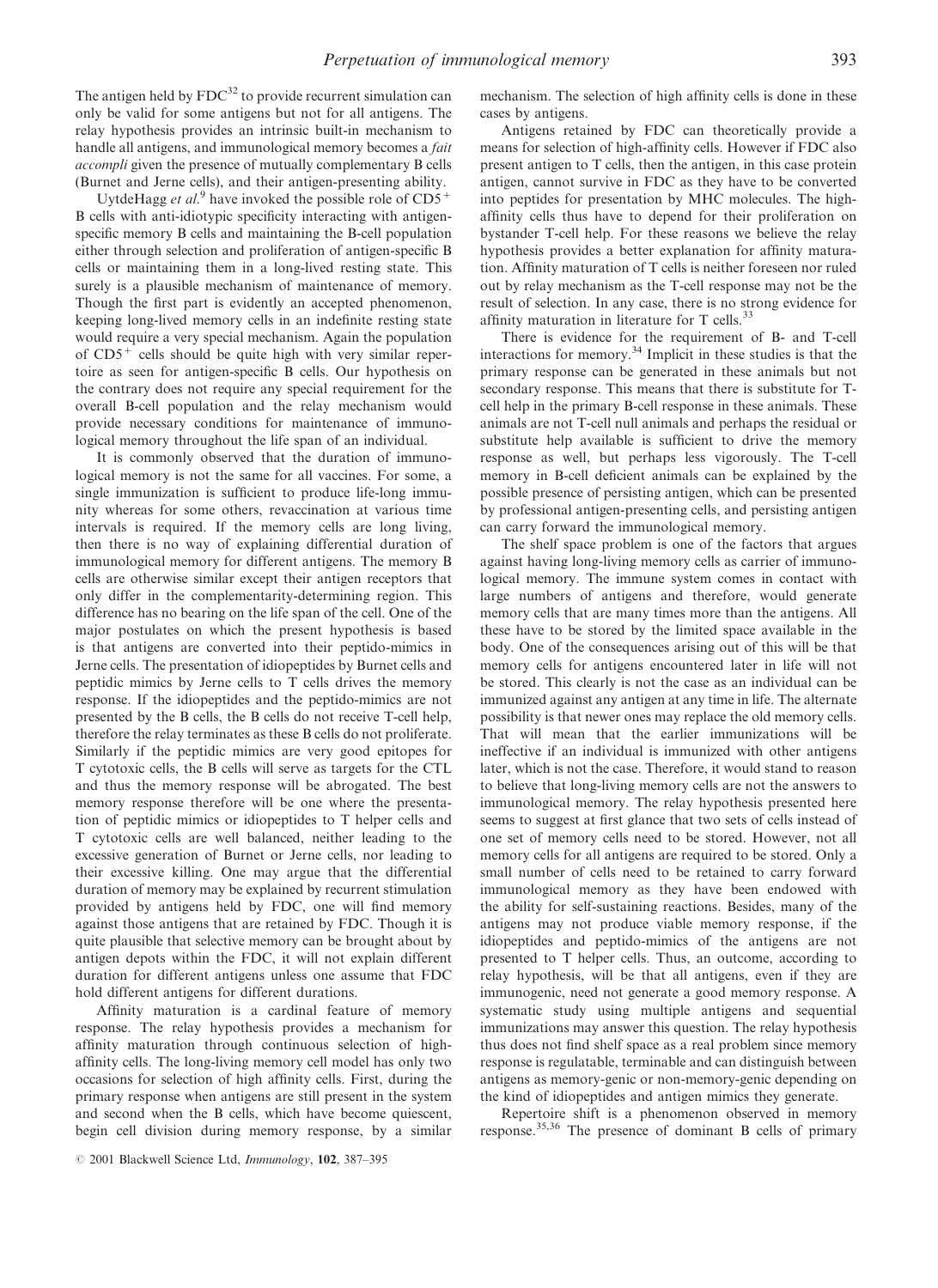response, which are not found in the secondary response because of repertoire shift, can be explained by the proposed hypothesis. It is argued that the antigens that produce best primary response are not necessarily the ones that automatically generate good memory response. We have discussed previously that these antigens which produce idiopeptides and peptido-mimics that are presented efficiently to  $T$  cells only carry forward the memory. During repertoire shift it is quite possible that the dominant B cells are lost because they produce idiopeptides which are poorly presented to T helper cells or the Jerne cells they select have peptido-mimics that are poorly presented to T helper cells. Thus, these dominant cells are not carried through and are not found during memory response. The alternate possibility that is built in the hypothesis is that if the B cells produce idiopeptides that are very efficiently presented to cytotoxic  $T$  cells, these cells are killed and therefore are also not propagated.

We assume that the antigen mimics generated in Jerne cells, and idiopeptides of Burnet cells, in spite of being self antigens, are treated by the immune system as foreign or apparently nonself, as the system has not encountered these antigens in the naive state at concentrations seen after immune response. The routine cell-cell interactions thus result in maintenance of memory in a dynamic equilibrium. In the model proposed here there is no need for persistent antigen or the long-living memory lymphocytes though their presence could be an added reinforcement of the memory response. The presence of Burnet cells and complementary Jerne cells establish a memoryregenerating system through the idiotypic-anti-idiotypic interactions of their surface immunoglobulins, which is selfperpetuating. The function of original antigen is to trigger immunological chain reactions involving succeeding generations of complementary B cells and T cells that are stimulated due to the presentation of idiopeptides or peptido-mimics by Burnet and Jerne cells, respectively.

#### ACKNOWLEDGMENTS

One of the authors (R.N.) wishes to thank Dr N. V. Joshi of the Centre for Ecological Sciences, Indian Institute of Science, Bangalore, Dr Henry Boom of Case Western Reserve University, Cleveland, OH and Dr S. Kar of Jawaharlal Nehru University, New Delhi for valuable discussions and critical comments. S.M.K. is supported by a fellowship from the University Grants Commission and a project assistantship from the Department of Science and Technology, Government of India.

#### REFERENCES

- 1 Zinkernagel RM, Bachmann MF, Kundig TM, Oehen S, Pirchet H, Hengartner H. On immunological memory. Annu Rev Immunol 1996: 14:333-67.
- 2 Lau LL, Jamieson BD, Somasundaram T, Ahmed R. Cytotoxic Tcell memory without antigen. Nature 1994; 369:648-52.
- 3 Hou S, Hyland L, Ryan KW, Portner A, Doherty PC. Virus-specific CD8<sup>+</sup> T-cell memory determined by clonal burst size. Nature 1994;  $369.652\_4$
- 4 Matzinger P. Immunology: memories are made of this? Nature 1994; 369:605-6.
- 5 Neuberger MS, Ehrenstein MR, Rada C, Sale J, Batista FD, Williams G, Milstein C. Memory in the B-cell compartment: antibody affinity maturation. Phil Trans R Soc Lond B Biol Sci 2000; 355:357-60.
- 6 Jondal M, Schirmbeck R, Reimann J. MHC Class I-restricted CTL responses to exogenous antigens. Immunity 1996; 5:295-302.
- 7 Moody DB, Besra GS, Wilson IA, Porcelli SA. The molecular basis of CD1-mediated presentation of lipid antigens. Immunol Rev 1999: 172:285-96.
- 8 Kourilsky P, Chaouat G, Rabourdin-Combe C, Claverie JM. Working principles in the immune system implied by the `peptidic self' model. Proc Natl Acad Sci USA 1987; 84:3400-4.
- 9 UytdeHaag F, van der Heijden R, Osterhaus A. Maintenance of immunological memory: a role for CD5<sup>+</sup> B cells? Immunol Today 1991; 12:439±42.
- 10 Maruyama M, Lam KP, Rajewsky K. Memory B-cell persistence is independent of persisting immunizing antigen. Nature 2000; 407:636±42.
- 11 Burnet FM. The clonal selection theory of Acquired Immunity. In: The Abraham Flexner Lectures. Nashville, TN: Vanderbilt University Press, 1959.
- 12 Jerne NK. Towards a network theory of the immune system. Ann Immunol (Paris) 1974; 125:373-89.
- 13 Gray D, Kosco M, Stockinger B. Novel pathways of antigen presentation for the maintenance of memory. Int Immunol 1991;  $3:141-8$ .
- 14 Beverley PC. Is T-cell memory maintained by crossreactive stimulation? Immunol Today 1990; 11:203-5.
- 15 Janeway CA Jr, Ron J, Katz ME. The B cell is the initiating antigen-presenting cell in peripheral lymph nodes. J Immunol 1987;  $138:1051-5.$
- 16 Cascalho M, Wong J, Steinberg C, Wabl M. Mismatch repair coopted by hypermutation. Science 1998;  $279:1207-10$ .
- 17 Schittek B, Rajewsky K. Maintenance of B-cell memory by longlived cells generated from proliferating precursors. Nature 1990; 346:749±51.
- 18 Caraux J, Weigle WO. Anti-idiotype antibody-dependent cellmediated cytotoxicity (ADCC) against idiotype-bearing cells. Cell Immunol 1983: **78:**23-32.
- 19 Weiss S, Bogen B. B-lymphoma cells process and present their endogenous immunoglobulin to major histocompatibility complexrestricted T cells. Proc Natl Acad Sci USA 1989: 86:282-6.
- 20 Chakrabarti D, Ghosh SK. Induction of syngeneic cytotoxic T lymphocytes against a B cell tumor. III. MHC class I-restricted CTL recognizes the processed form(s) of idiotype. Cell Immunol 1992; 144:455-64.
- 21 Ghosh SK, Chakrabarti D. Immunoregulation by processed immunoglobulin on B-cells. Ind J Biochem Biophys 1993;  $30:414-21$ .
- 22 Asano MS, Ahmed R. CD8 T cell memory in B cell-deficient mice. J. Exp Med 1996; 183:2165-74.
- 23 Murali-Krishna K, Lau LL, Sambhara S, Lemonnier F, Altman J, Ahmed R. Persistence of memory CD8 T cells in MHC class Ideficient mice. Science 1999; 286:1377-81.
- 24 Swain SL, Hu H, Huston G. Class II-independent generation of CD4 memory T cells from effectors. Science  $1999 \cdot 286:1381-3$ .
- 25 Ciurea A, Klenerman P, Hunziker L, Horvath E, Odermatt B, Ochsenbein AF, Hengartner H, Zinkernagel RM. Persistence of lymphocytic choriomeningitis virus at very low levels in immune mice. Proc Natl Acad Sci USA 1999; 96:11964-9.
- 26 Ward ES, Gussow D, Griffiths AD, Jones PT, Winter G. Binding activities of a repertoire of single immunoglobulin variable domains secreted from Escherichia coli. Nature 1989; 341:544-6.
- 27 Goldbaum FA, Velikovsky CA, Dall'Acqua W, Fossati CA, Fields BA, Braden BC, Poljak RJ, Mariuzza RA. Characterization of antianti-idiotypic antibodies that bind antigen and an anti-idiotype. Proc Natl Acad Sci USA 1997; 94:8697-701.
- 28 Luo D, Qi W, Ma J, Wang YJ, Wishart D. Molecular mimicry of human tumor antigen by heavy chain CDR3 sequence of the anti-idiotypic antibody. J Biochem (Tokyo) 2000; 128:345-7.